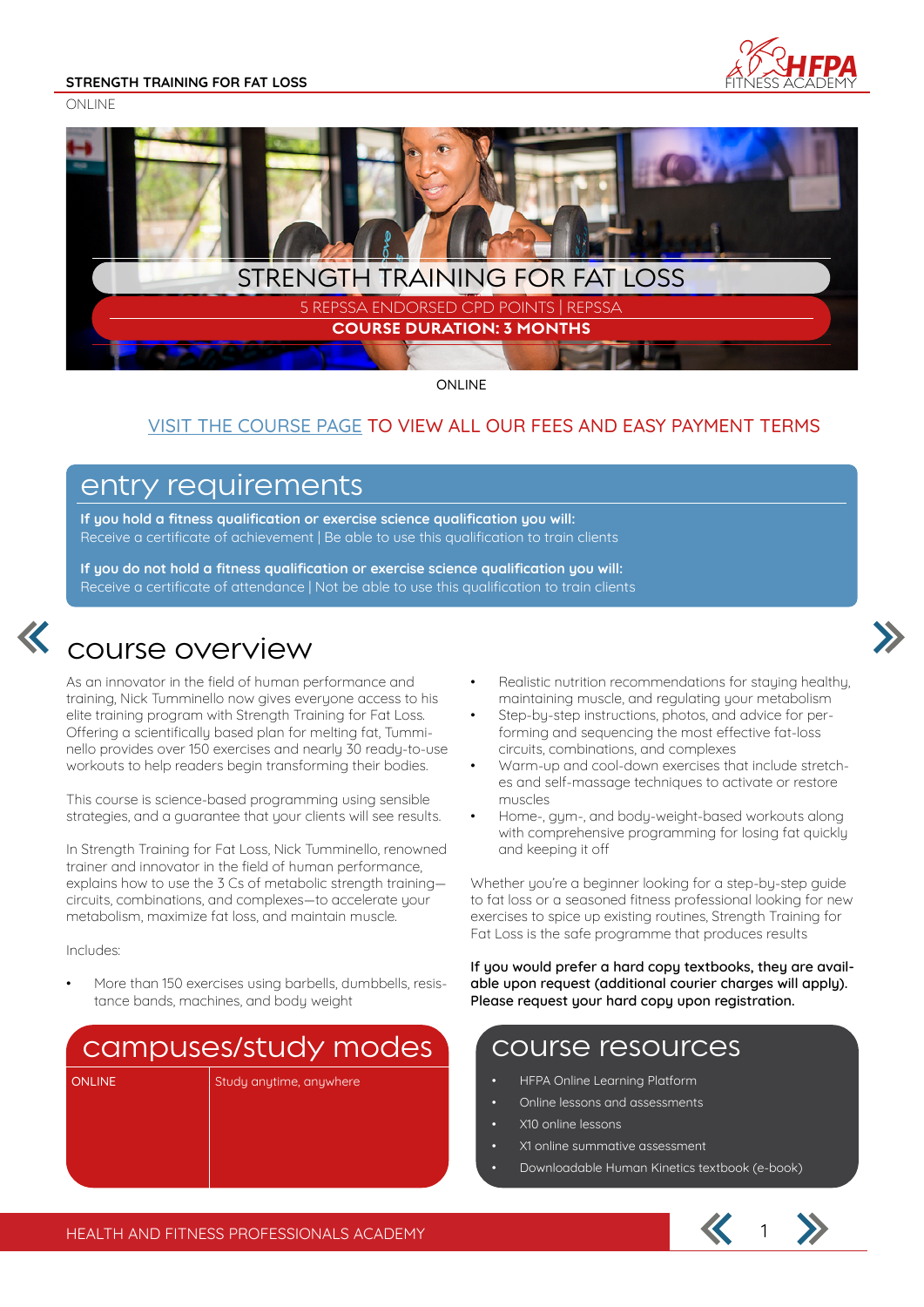## subjects & modules

#### **STRENGTH TRAINING FOR FAT LOSS CHAPTERS**

This book is set up so that each chapter can be used as a stand-alone resource for training concepts and techniques that you can keep coming back to.

- **Benefits of Fat Loss** presents a number of reasons for losing fat that go far beyond just looking better **1**
- **Strength Training and Fat Loss** the three Cs of metabolic strength training-complexes, combinations, and circuits **2**
- **Nutrition for Fat Loss** Everything you need to know (and nothing you don't) about how to eat in a simple, sensible **3** and realistic way to stay healthy and accelerate your metabolism in order to maximise fat loss and keep your muscle
- 4 Circuits covers what a metabolic strength training circuit is, how to use the various types of fat-loss circuits, and how to perform a multitude of exercises using barbells, dumbbells, kettlebells, cables, and machines.
- **Combinations** metabolic strength training combinations and a multitude of combination exercise applications using barbells, dumbbells, and kettlebells **5**
- **Complexes** metabolic strength training complexes and a look at various complex exercise sequences using barbells, dumbbells, kettlebells, and Olympic weight plates **6**
- Body-Weight Training how body-weight training can be used for fat loss by providing a variety of body-weight exer-**7** cises, combinations, and complexes
- 8) Warm-Ups and Cool-Downs for Fat Loss a variety of warm-up sequences and self-massage drills you can use to bookend your workouts and make your training well rounded
- **Fat-Loss Workouts** body-weight and gym-based beginner workout programs and intermediate workout programmes to develop your training base is provided. **9**
- **Fat-Loss Training for Life** rest and recovery, cross-training options, and the general rules of training safety and **10** exercise selection to ensure you continue to achieve the best training results for a long time to come is discussed.

#### accreditation

- 5 REPSSA endorsed CPD points
- HFPA Certificate of Achievement/Completion

## learning outcomes

Successful learners will be able to:

- Make informed decisions when providing dietary advice to athletes
- Apply the knowledge in your own training regimen
- Learn more about nutrition in relation to sports performance

## learning pathways

- Nutrition Advisor
- Advanced Diploma in Nutritional Therapy
- Advanced Diploma in Nutritional Consultancy